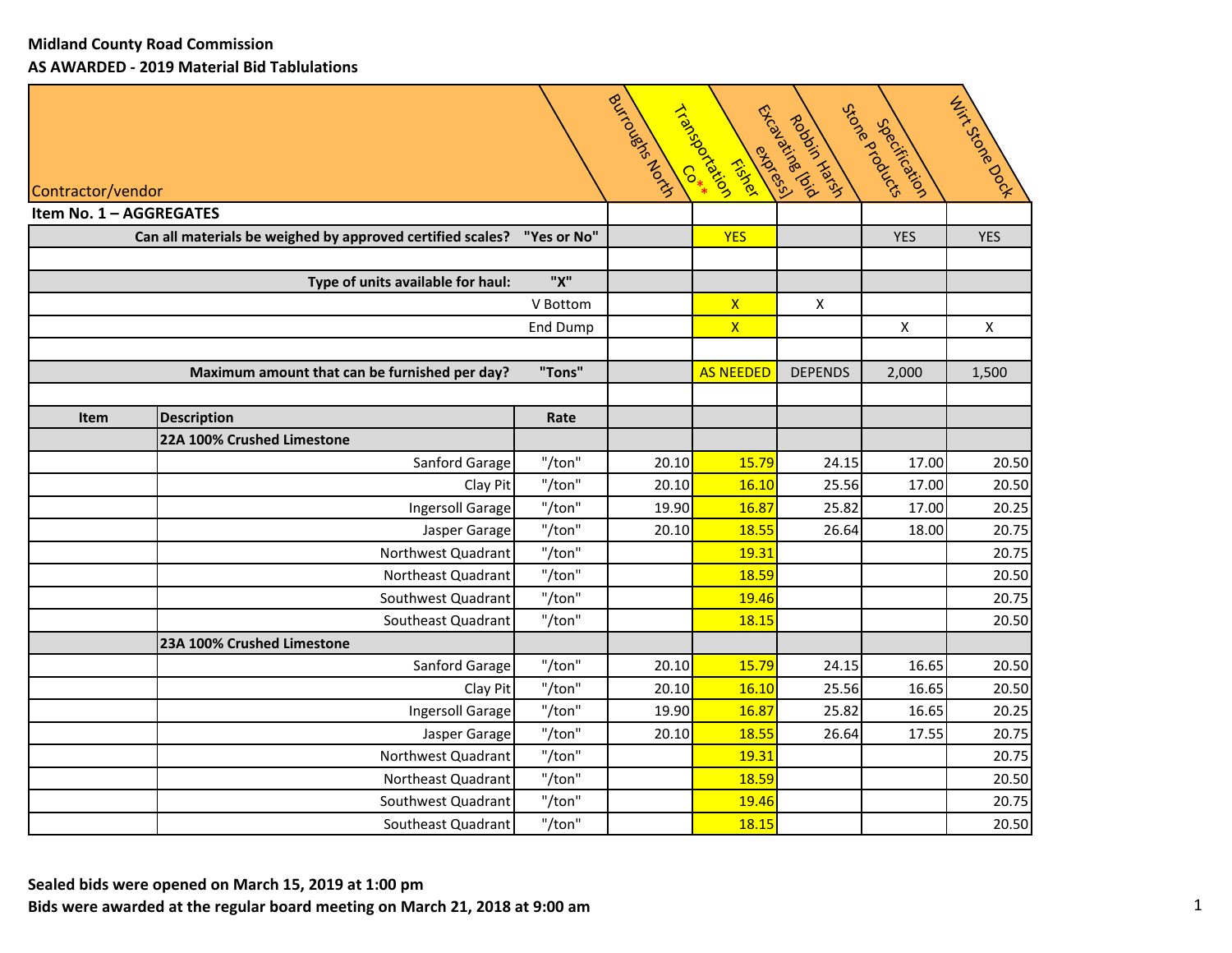|                              |        | Boundary Lough | Triansportal<br>express<br>Fiskel | Thomas River<br>Robotic Harsh | Store Rrogues<br>Specification | Hirkstore Doop |
|------------------------------|--------|----------------|-----------------------------------|-------------------------------|--------------------------------|----------------|
| Contractor/vendor            |        |                |                                   |                               |                                |                |
| Item No. 1 - AGGREGATES      |        |                |                                   |                               |                                |                |
| 22A Road Gravel              |        |                |                                   |                               |                                |                |
| Sanford Garage               | "/ton" |                | 11.93                             | 15.02                         |                                |                |
| Clay Pit                     | "/ton" |                | 12.07                             | 15.02                         |                                |                |
| Ingersoll Garage             | "/ton" |                | 13.75                             | 17.13                         |                                |                |
| Jasper Garage                | "/ton" |                | 13.58                             | 17.13                         |                                |                |
| Northwest Quadrant           | "/ton" |                | 11.39                             |                               |                                |                |
| Northeast Quadrant           | "/ton" |                | 12.84                             |                               |                                |                |
| Southwest Quadrant           | "/ton" |                | 13.13                             |                               |                                |                |
| Southeast Quadrant           | "/ton" |                | 13.74                             |                               |                                |                |
| 23A Road Gravel              |        |                |                                   |                               |                                |                |
| Sanford Garage               | "/ton" |                | 11.93                             | 15.27                         |                                |                |
| Clay Pit                     | "/ton" |                | 12.07                             | 15.27                         |                                |                |
| <b>Ingersoll Garage</b>      | "/ton" |                | 13.75                             | 17.38                         |                                |                |
| Jasper Garage                | "/ton" |                | 13.58                             | 17.38                         |                                |                |
| Northwest Quadrant           | "/ton" |                | 11.39                             |                               |                                |                |
| Northeast Quadrant           | "/ton" |                | 12.84                             |                               |                                |                |
| Southwest Quadrant           | "/ton" |                | 13.13                             |                               |                                |                |
| Southeast Quadrant           | "/ton" |                | 13.74                             |                               |                                |                |
| <b>21AA Crushed Concrete</b> |        |                |                                   |                               |                                |                |
| Sanford Garage               | "/ton" | 18.00          | 14.15                             | 19.85                         |                                |                |
| Clay Pit                     | "/ton" | 18.00          | 14.15                             | 19.85                         |                                |                |
| Ingersoll Garage             | "/ton" | 17.50          | 13.25                             | 21.21                         |                                |                |
| Jasper Garage                | "/ton" | 18.00          | 14.90                             | 21.21                         |                                |                |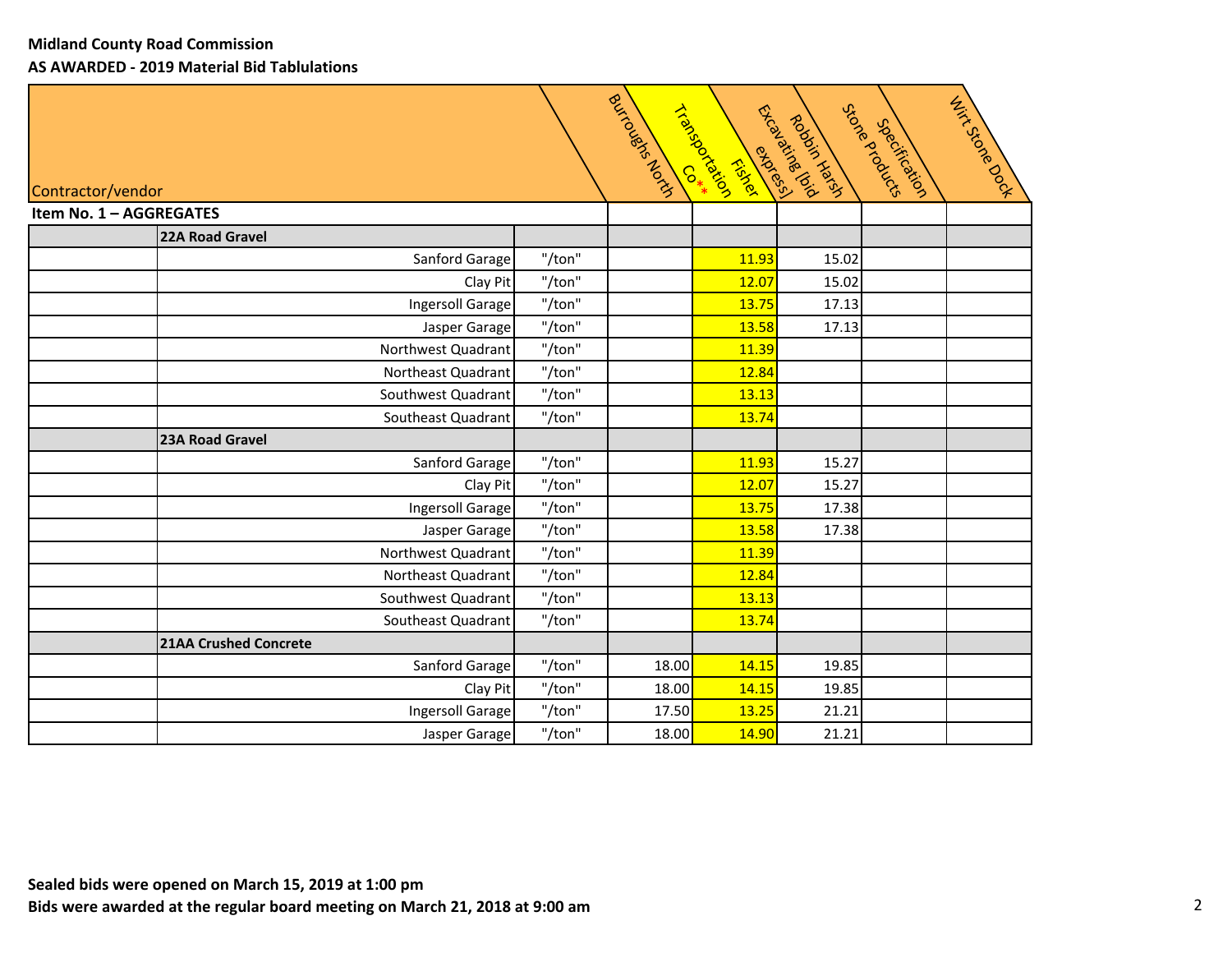|                         |                             |                  | Button Road String | Tracked Co. 4<br>ESSA DES<br>Fiskel | Extravalable 12<br>Againstance | Store Rrogance<br>Specification | THIT'S STORE DOOR |
|-------------------------|-----------------------------|------------------|--------------------|-------------------------------------|--------------------------------|---------------------------------|-------------------|
| Contractor/vendor       |                             |                  |                    |                                     |                                |                                 |                   |
| Item No. 1 - AGGREGATES | <b>21A Crushed Concrete</b> |                  |                    |                                     |                                |                                 |                   |
|                         | Sanford Garage              | "/ton"           |                    |                                     |                                |                                 |                   |
|                         | Clay Pit                    | "/ton"           |                    |                                     |                                |                                 |                   |
|                         | Ingersoll Garage            | "/ton"           |                    |                                     |                                |                                 |                   |
|                         | Jasper Garage               | "/ton"           |                    |                                     |                                |                                 |                   |
|                         | <b>22A Crushed Concrete</b> |                  |                    |                                     |                                |                                 |                   |
|                         | Sanford Garage              | "/ton"           |                    |                                     |                                |                                 |                   |
|                         | Clay Pit                    | "/ton"           |                    |                                     |                                |                                 |                   |
|                         | Ingersoll Garage            | "/ton"           |                    |                                     |                                |                                 |                   |
|                         | Jasper Garage               | "/ton"           |                    |                                     |                                |                                 |                   |
|                         | <b>23A Crushed Concrete</b> |                  |                    |                                     |                                |                                 |                   |
|                         | Sanford Garage              | "/ton"           |                    |                                     |                                |                                 |                   |
|                         | Clay Pit                    | "/ton"           |                    |                                     |                                |                                 |                   |
|                         | Ingersoll Garage            | "/ton"           |                    |                                     |                                |                                 |                   |
|                         | Jasper Garage               | "/ton"           |                    |                                     |                                |                                 |                   |
|                         | 2NS Sand                    |                  |                    |                                     |                                |                                 |                   |
|                         | Sanford Garage              | "/ton"           |                    | 10.70                               | 15.25                          |                                 |                   |
|                         | Class II (A) Sand           |                  |                    |                                     |                                |                                 |                   |
|                         | Sanford Garage              | "/ton"           |                    | 6.74                                | 7.55                           |                                 |                   |
|                         | Clay Pit                    | "/ton"           |                    | 6.74                                | 7.55                           |                                 |                   |
|                         | Ingersoll Garage            | "/ton"           |                    | 8.63                                | 9.65                           |                                 |                   |
|                         | Jasper Garage               | "/ton"           |                    | 7.55                                | 9.65                           |                                 |                   |
|                         | <b>Class III Sand</b>       |                  |                    |                                     |                                |                                 |                   |
|                         | Sanford Garage              | "/ton"           |                    | 6.74<br>6.74                        |                                |                                 |                   |
|                         | Clay Pit                    | "/ton"<br>"/ton" |                    | 8.63                                |                                |                                 |                   |
|                         | Ingersoll Garage            | "/ton"           |                    | 7.55                                |                                |                                 |                   |
|                         | Jasper Garage               |                  |                    |                                     |                                |                                 |                   |

\*\* Fisher Transportation Co. ‐ Noted that prices are for through roads only, dead ends will be priced on an individual basis.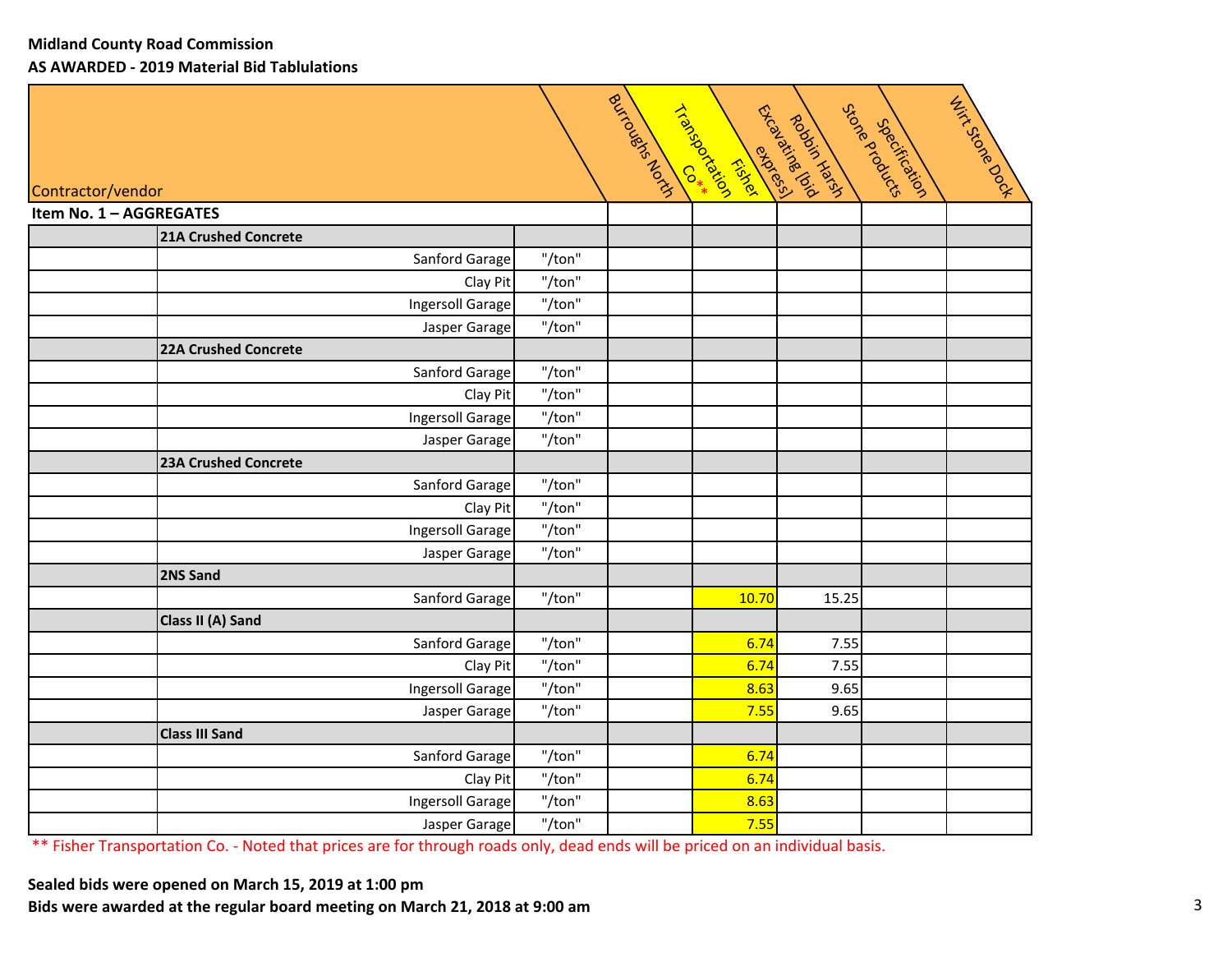| Contractor/vendor |                                          |        | Fairles Racher<br>Jechicks | Maintenance<br>Construction and<br><b>Highway</b> |
|-------------------|------------------------------------------|--------|----------------------------|---------------------------------------------------|
|                   | Item No. 2 - CHIP SEAL APPLICATION       |        |                            |                                                   |
| Item              | <b>Description</b>                       | Rate   |                            |                                                   |
|                   |                                          |        |                            |                                                   |
|                   | Single Chip Seal                         | "/syd" | 1.52                       | 1.61                                              |
|                   | Double Chip Seal                         | "/syd" | 2.96                       | 3.15                                              |
|                   | Fog Seal                                 | "/syd" | 0.31                       | 0.345                                             |
|                   | Temporary Raise Pavement Markers, Yellow | "each" | 1.00                       | 1.25                                              |
|                   | Temporary Raise Pavement Markers, White  | "each" | 1.00                       | 1.25                                              |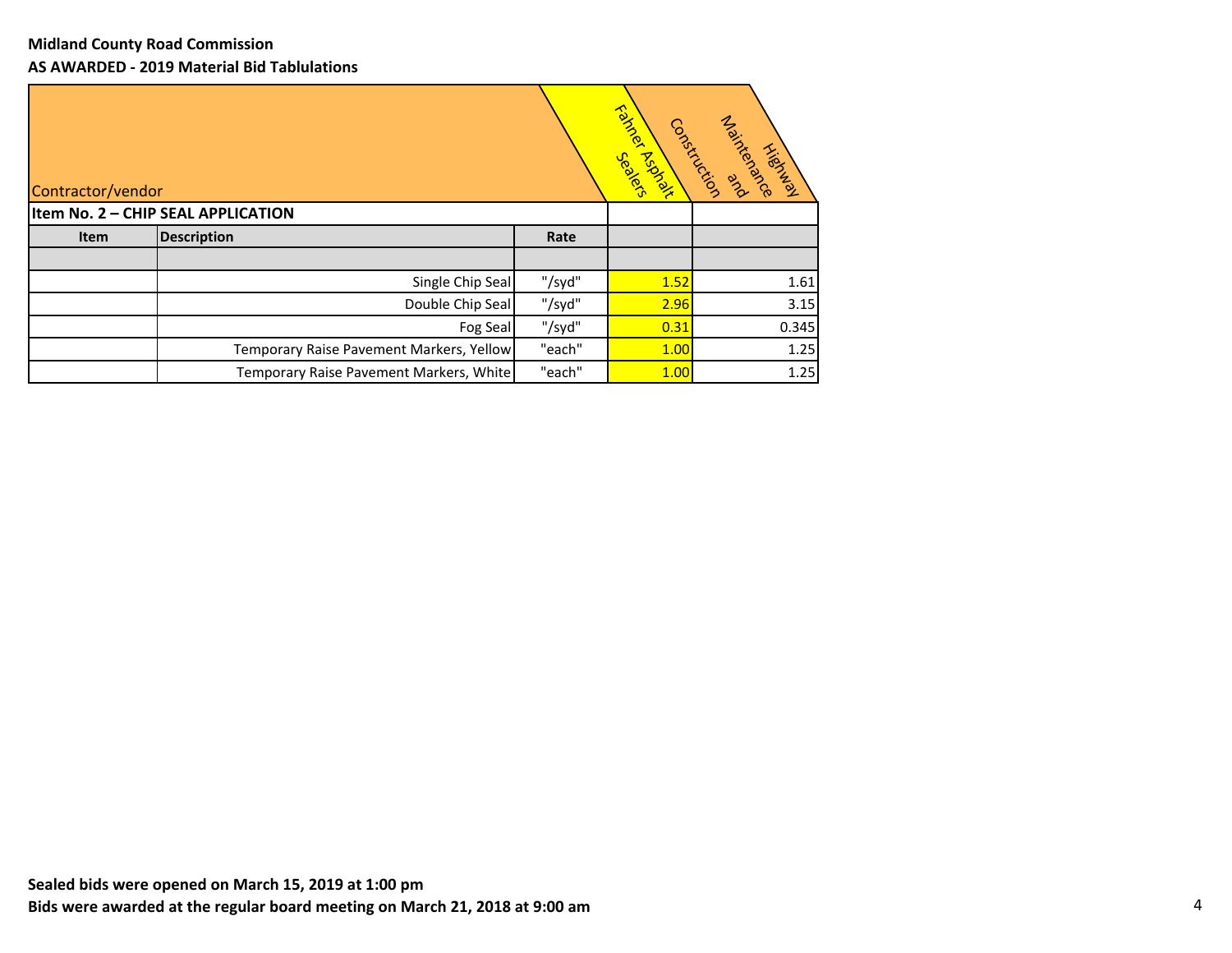| Contractor/vendor |                                   |        | <b>ASC</b><br>Coecice R<br><b>Position</b> | ACTIONATION | Unitidade Parisine<br>Maxerials |
|-------------------|-----------------------------------|--------|--------------------------------------------|-------------|---------------------------------|
|                   | Item No. 3 - COLD PATCH MATERIALS |        |                                            |             |                                 |
| Item              | <b>Description</b>                | Rate   |                                            |             |                                 |
| Item 3            |                                   |        |                                            |             |                                 |
|                   | CP-6 (Stylink)                    | "/ton" |                                            |             |                                 |
|                   | Alternate Material                | "/ton" | 89.50                                      | 1,899.00    | 96.19                           |
|                   |                                   |        | <b>QPR HP</b>                              | Aqua Patch  | UPM coldmix                     |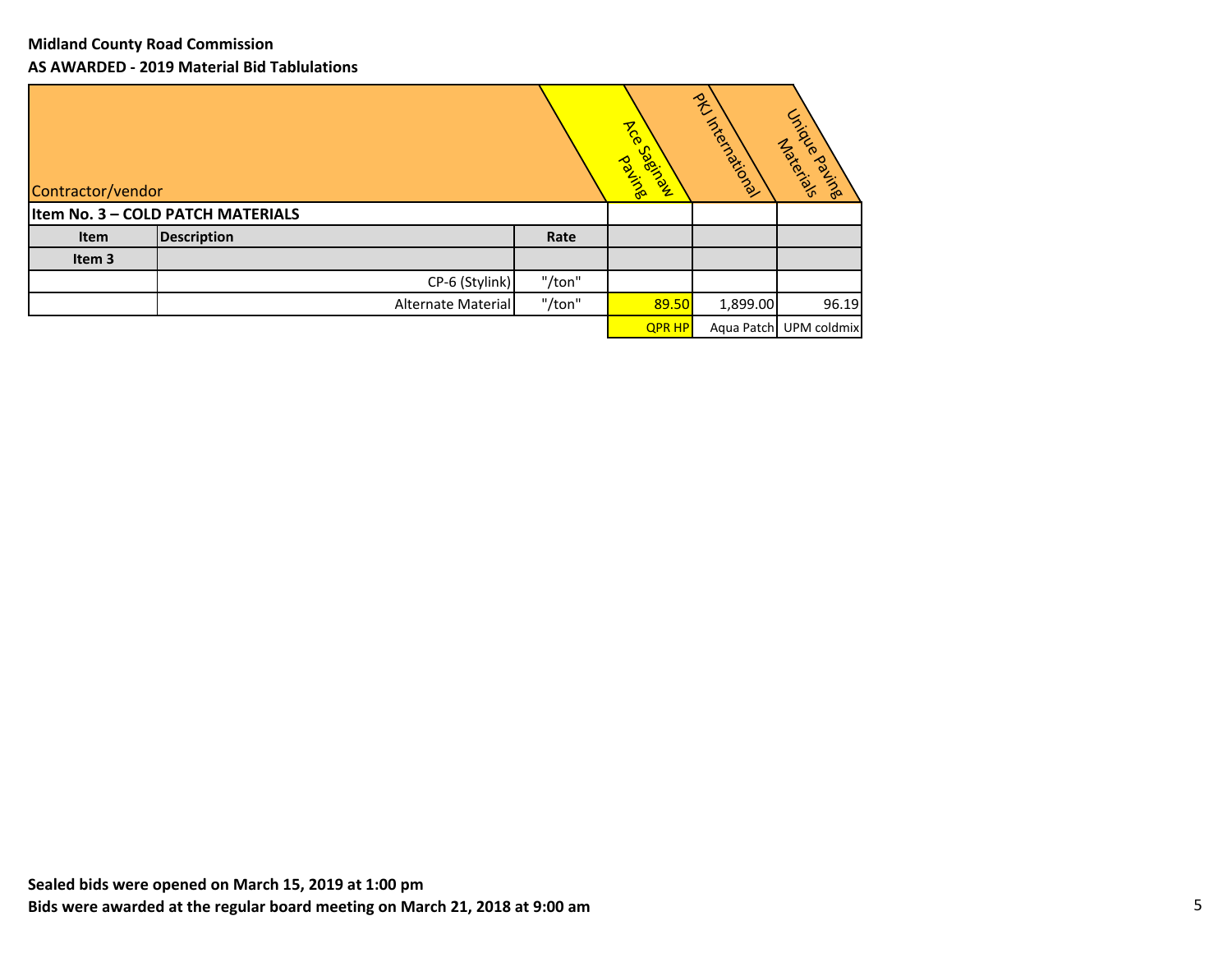| Contractor/vendor |                                       |        | Bitcher             | Microsoft Makers   |
|-------------------|---------------------------------------|--------|---------------------|--------------------|
|                   | Item No. 4 - SPRAY PATCH MIX EMULSION |        |                     |                    |
| Item              | <b>Description</b>                    | Rate   |                     |                    |
|                   |                                       |        |                     |                    |
|                   | Material Type                         |        | HRFS-2              | <b>AMS Seal SP</b> |
|                   |                                       |        |                     |                    |
|                   | Delivered to MCRC                     | "/gal" | 2.27                | 2.15               |
|                   |                                       |        |                     |                    |
|                   | FOB/Point of Supply                   | "/gal" | 1.95                | 1.67               |
|                   |                                       |        |                     |                    |
|                   | FOB/Point of Supply Location          |        | <b>Bay City, MI</b> | Alma, MI           |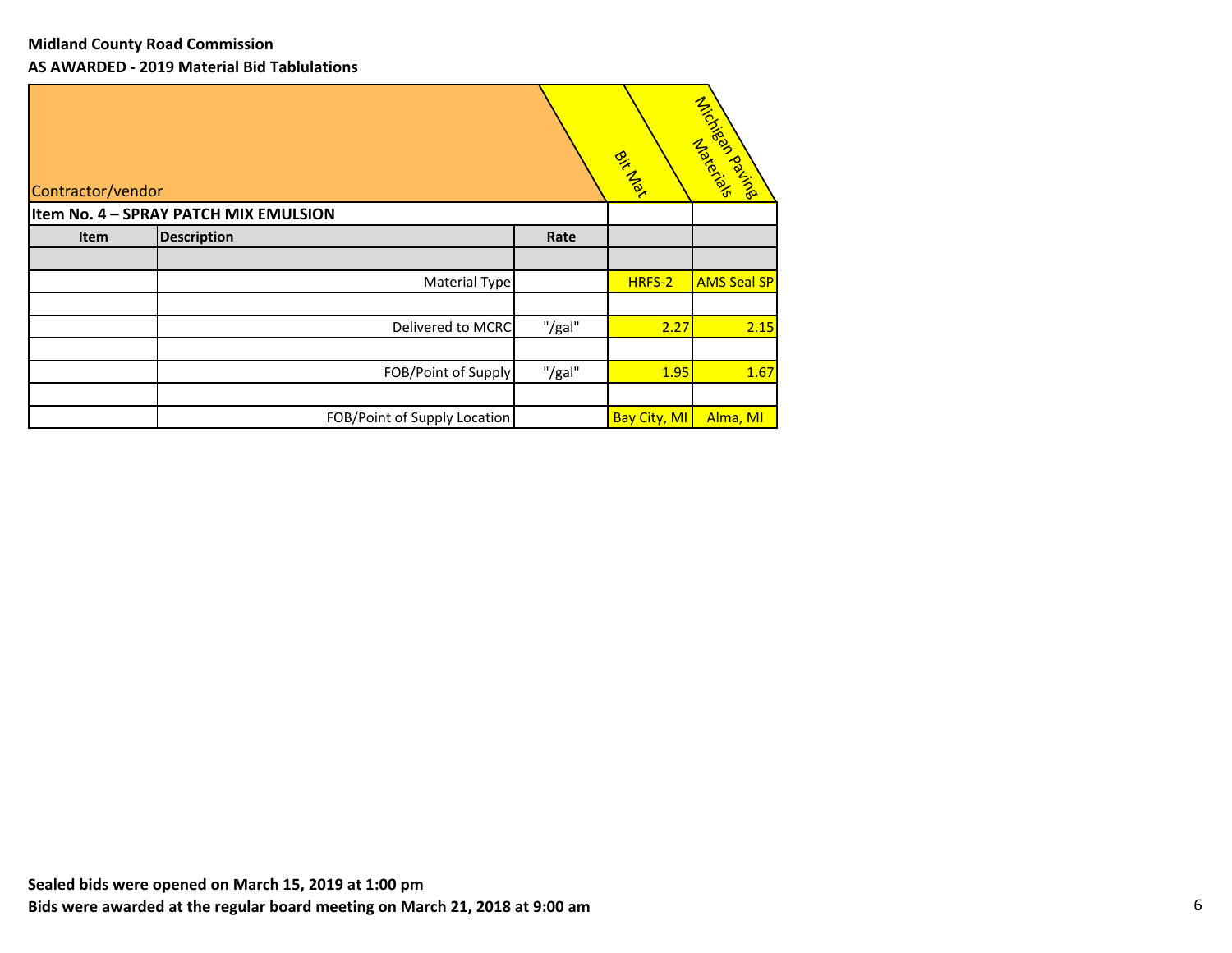| Contractor/vendor | Item No. 5 - Geotextile Materials                     |           |        | Corner de Richard |               |          | Road Radics |          |      |  |
|-------------------|-------------------------------------------------------|-----------|--------|-------------------|---------------|----------|-------------|----------|------|--|
| <b>Item</b>       | <b>Description</b>                                    | Rate      |        |                   |               |          |             |          |      |  |
| Item 5.1          | Paving Interlayer, Installed (approx. 3000 syd)       |           |        |                   |               |          |             |          |      |  |
|                   | Geosynthetic Paving Interlayer, Non Woven             | "/syd"    |        |                   |               |          |             |          | 2.50 |  |
|                   | Geosynthetic Paving Interlayer, Fiberglass Reinforced | "/syd"    |        |                   |               | 3.50     |             |          |      |  |
|                   | Tack Coat, PG 64-22 Asphalt                           | "/gallon" |        |                   | 3.00          |          |             |          |      |  |
|                   | Tack Coat, PG 58-28 Asphalt                           | "/gallon" |        |                   | 3.00          |          |             |          |      |  |
|                   |                                                       |           |        |                   |               |          |             |          |      |  |
| Item 5.2          | <b>Material Only</b>                                  |           |        | Syd/Roll          | Comments      |          | Syd/Roll    | Comments |      |  |
|                   | Geosynthetic Paving Interlayer, Non Woven             | "/roll"   | 305.00 | 500               | $OL-1$        | 500.00   | 500         |          |      |  |
|                   | Geosynthetic Paving Interlayer, Fiberglass Reinforced | "/roll"   |        |                   |               | 1,000.00 | 500         |          |      |  |
|                   | Geotextile Liner, Non Woven                           | "/roll"   | 420.00 | 500               | <b>N08</b>    |          |             |          |      |  |
|                   | Heavy Geotextile Liner, Non Woven                     | "/roll"   | 570.00 | 500               | <b>N11</b>    |          |             |          |      |  |
|                   | High Strength Woven Polypropylene Fabric              | "/roll"   | 900.00 | 500               | <b>HPG-57</b> |          |             |          |      |  |
|                   | Medium Strength Woven Polypropylene Fabric            | "/roll"   | 515.00 | 500               | <b>HPG-27</b> |          |             |          |      |  |
|                   | Silt Fence, Fabricated                                | "/roll"   | 30.00  | <b>100</b>        | w/lathe       |          |             |          |      |  |
|                   | High Velocity Straw Mulch Blanket                     | "/roll"   | 30.00  | 100               | <b>DS150</b>  |          |             |          |      |  |
|                   | Single Net Straw Mulch Blanket                        | "/roll"   | 27.00  | <b>100</b>        | <b>DS75</b>   |          |             |          |      |  |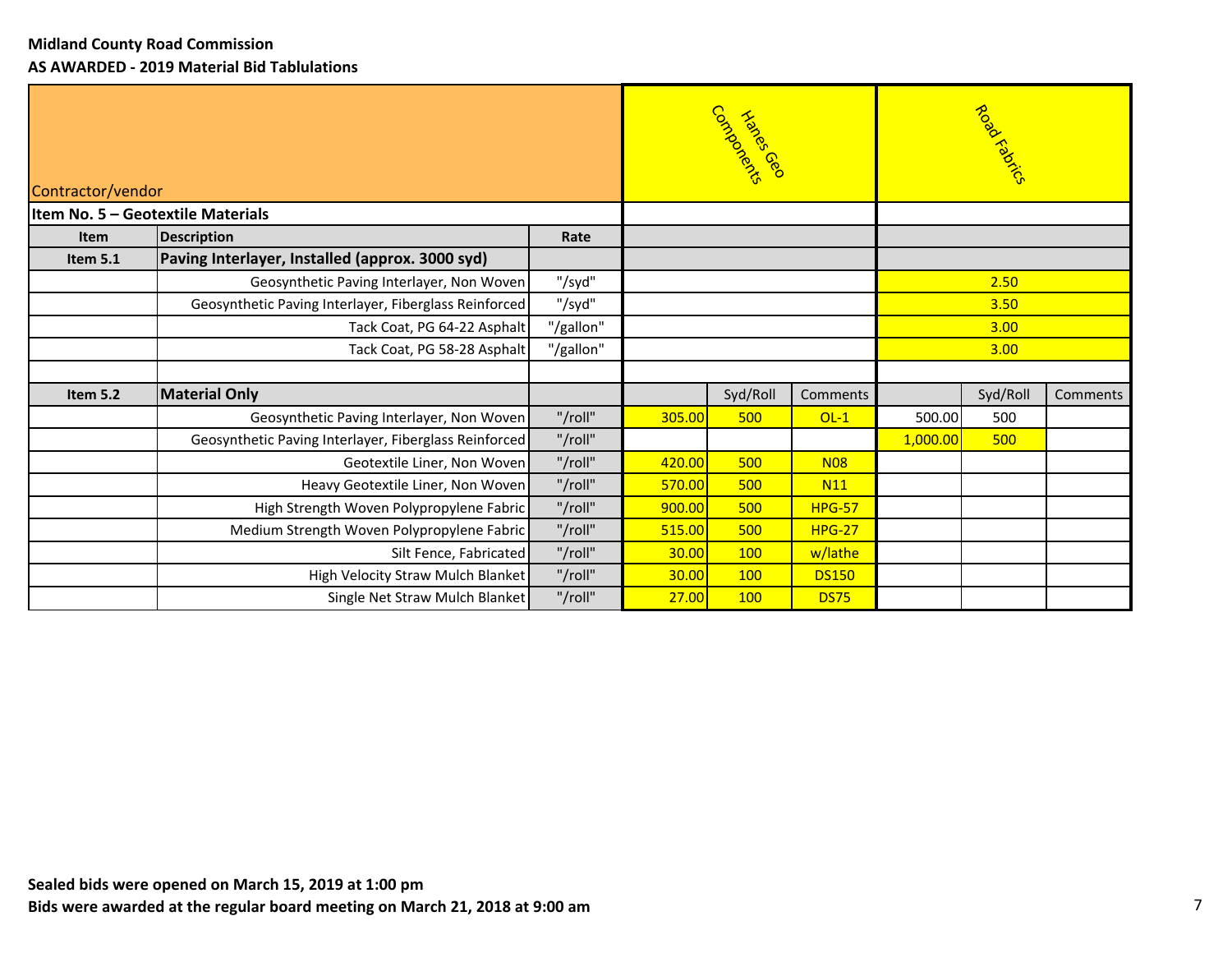| Contractor/vendor |                                              |             | <b>Zole Marshall</b> |
|-------------------|----------------------------------------------|-------------|----------------------|
|                   | Item No. 6 - PAVEMENT MARKING                |             |                      |
| <b>Item</b>       | <b>Description</b>                           | Rate        |                      |
|                   | <b>Special Items</b>                         |             |                      |
|                   | <b>Special Markings/Arrows</b>               | "/ea"       | 25.00                |
|                   | 24" Stop Bars                                | $"$ /ft $"$ | 1.00                 |
|                   | Pavt Mrkg, Thermopl, Rumble Strip            | "/ft"       |                      |
|                   | Pavt Mrkg, Rumble Strip, Remove              | $"$ /ft $"$ |                      |
|                   | Pavement Markings - Estimated miles: 400 +/- |             |                      |
|                   | Pavement Marking, waterborne, 4 inch yellow  | "/ft"       | 0.041                |
|                   | Pavement Marking, waterborne, 4 inch white   | "/ft"       | 0.040                |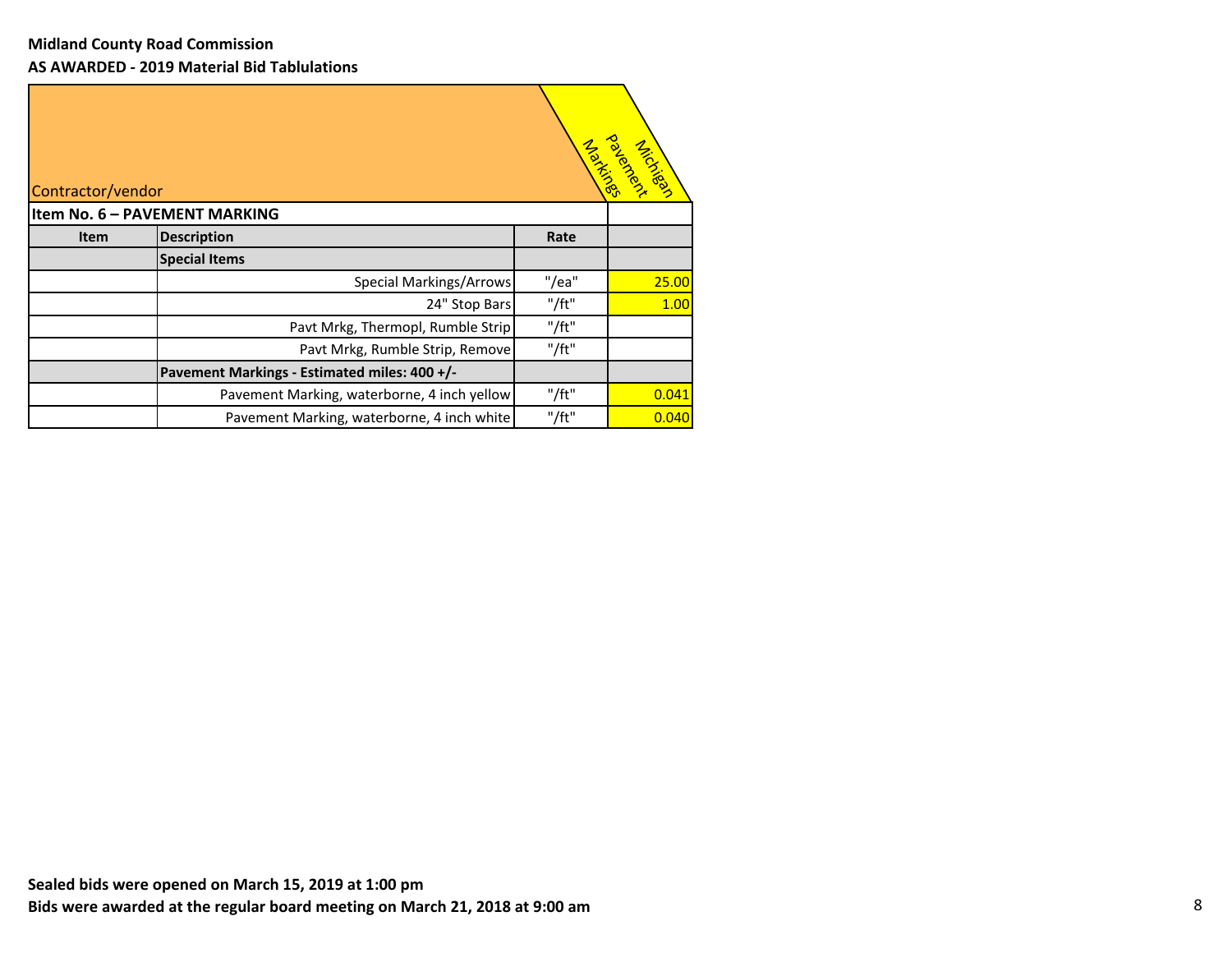| Contractor/vendor         |                                                        |             | Bridance | Jensee Bridger | l of 1/2 rice reserved<br>TOIR BOSTON |
|---------------------------|--------------------------------------------------------|-------------|----------|----------------|---------------------------------------|
| Item No. 7 - CULVERT PIPE |                                                        |             |          |                |                                       |
| Item                      | <b>Description</b>                                     | Rate        |          |                |                                       |
| Item 7.a.                 | <b>Corrugated Dual Wall Plastic Pipe</b>               |             |          |                |                                       |
|                           | 12"                                                    | "/ft"       | 4.08     |                | 7.55                                  |
|                           | 15"                                                    | $"$ /ft $"$ | 5.43     |                | 10.15                                 |
|                           | 18"                                                    | $"$ /ft $"$ | 7.98     |                | 13.49                                 |
|                           | 24"                                                    | $"$ /ft $"$ | 13.16    |                | 23.33                                 |
|                           | 30"                                                    | $"$ /ft $"$ | 19.44    |                | 33.33                                 |
|                           | 36"                                                    | $"$ /ft $"$ | 25.12    |                | 43.33                                 |
|                           | 48"                                                    | $"$ /ft $"$ | 41.25    |                | 66.60                                 |
|                           | 54"                                                    | $"$ /ft $"$ |          |                | 130.00                                |
|                           | 60"                                                    | $"$ /ft $"$ | 74.00    |                | 147.00                                |
|                           |                                                        |             |          |                |                                       |
| Item 7.b.                 | Corrugated Dual Wall Plastic Pipe - Perforated w/ Sock |             |          |                |                                       |
|                           | 12"                                                    | $"$ /ft $"$ | 4.83     |                | 8.33                                  |
|                           | 15"                                                    | "/ft"       | 6.33     |                | 11.19                                 |
|                           | 18"                                                    | "/ft"       | 9.23     |                | 14.85                                 |
|                           | 24"                                                    | "/ft"       | 14.66    |                | 25.67                                 |
|                           | 30"                                                    | $"$ /ft $"$ | 21.44    |                | 36.65                                 |
|                           | 36"                                                    | "/ft"       | 27.62    |                | 47.65                                 |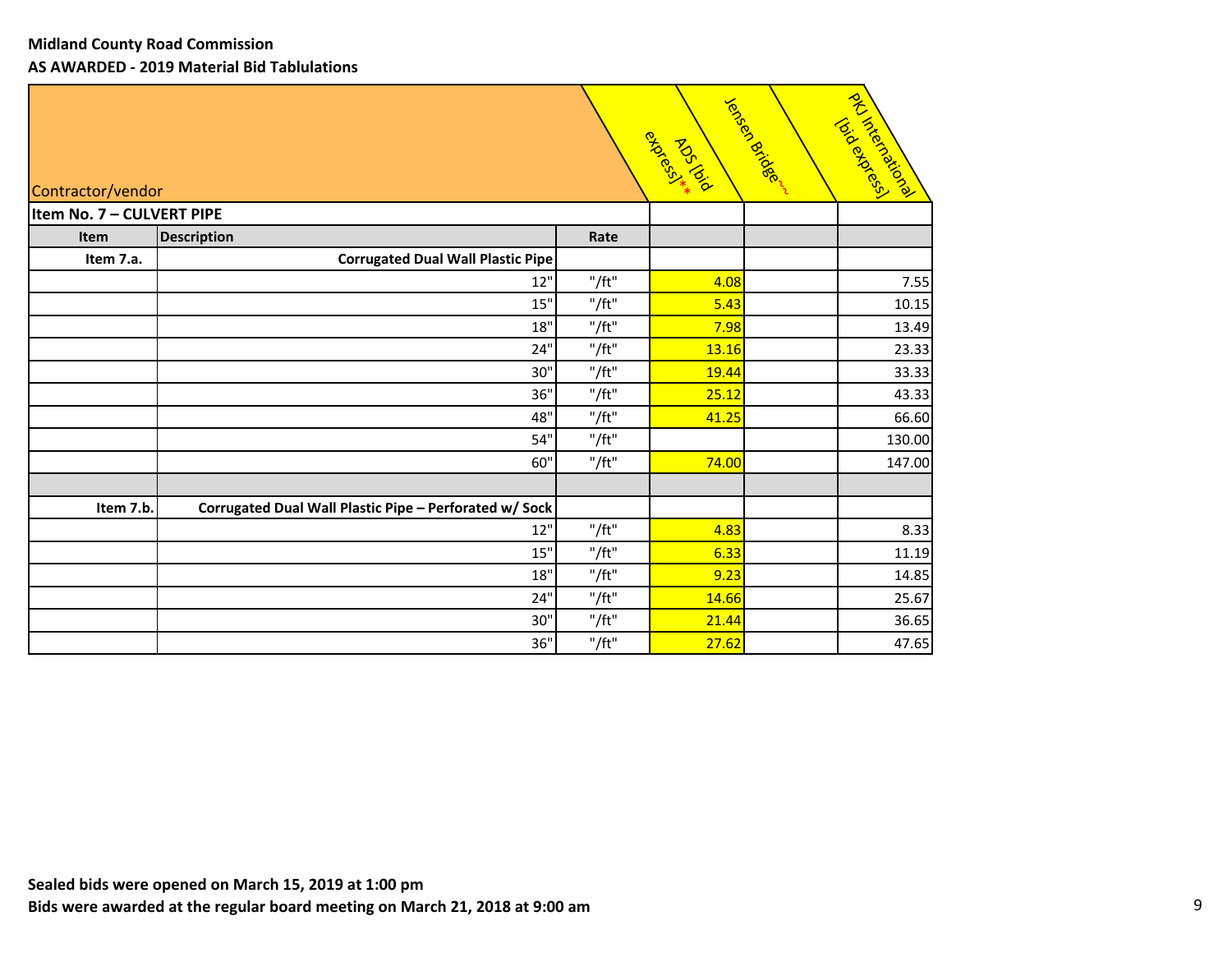| Contractor/vendor         |                                                 |             | Riotorial Riotorial | Jected Bridge | I Aristorials<br>TON BOOKS |
|---------------------------|-------------------------------------------------|-------------|---------------------|---------------|----------------------------|
| Item No. 7 - CULVERT PIPE |                                                 |             |                     |               |                            |
| Item                      | <b>Description</b>                              | Rate        |                     |               |                            |
|                           |                                                 |             |                     |               |                            |
| Item 7.c.                 | <b>Aluminized Type II Corrugated Metal Pipe</b> |             |                     |               |                            |
|                           | 12"                                             | "/ft"       |                     | 7.07          | 12.13                      |
|                           | 15"                                             | "/ft"       |                     | 8.78          | 15.19                      |
|                           | 18"                                             | "/ft"       |                     | 10.60         | 17.19                      |
|                           | 24"                                             | "/ft"       |                     | 14.20         | 22.95                      |
|                           | 30"                                             | "/ft"       |                     | 21.75         | 28.40                      |
|                           | 36"                                             | "/ft"       |                     | 26.60         | 32.02                      |
|                           | 48"                                             | "/ft"       |                     | 49.30         | 42.90                      |
|                           | 54"                                             | "/ft"       |                     | 54.80         | 46.77                      |
|                           | 60"                                             | $"$ /ft $"$ |                     | 56.90         | 25.14                      |
|                           |                                                 |             |                     |               |                            |
| Item 7.d.                 | <b>Metal End Section</b>                        |             |                     |               |                            |
|                           | 12"                                             | "/ea"       |                     | 30.00         | 60.00                      |
|                           | 15"                                             | "/ea"       |                     | 35.00         | 76.25                      |
|                           | 18"                                             | "/ea"       |                     | 60.00         | 100.00                     |
|                           | 24"                                             | "/ea"       |                     | 90.00         | 151.25                     |
|                           | 30"                                             | "/ea"       |                     | 195.00        | 317.50                     |
|                           | 36"                                             | "/ea"       |                     | 245.00        | 421.25                     |
|                           | 48"                                             | "/ea"       |                     | 600.00        | 880.00                     |
|                           | 54"                                             | "/ea"       |                     | 700.00        | 1,055.00                   |
|                           | 60"                                             | "/ea"       |                     | 1,076.11      | 1,412.50                   |

*\*\* ADS ‐ Noted that orders over \$2,400 have free shipping, orders under \$2,400 will have a \$100 drop fee ~~ Jensen Bridge ‐ Noted that prices are firm for 90 days, after which prices may fluctuate*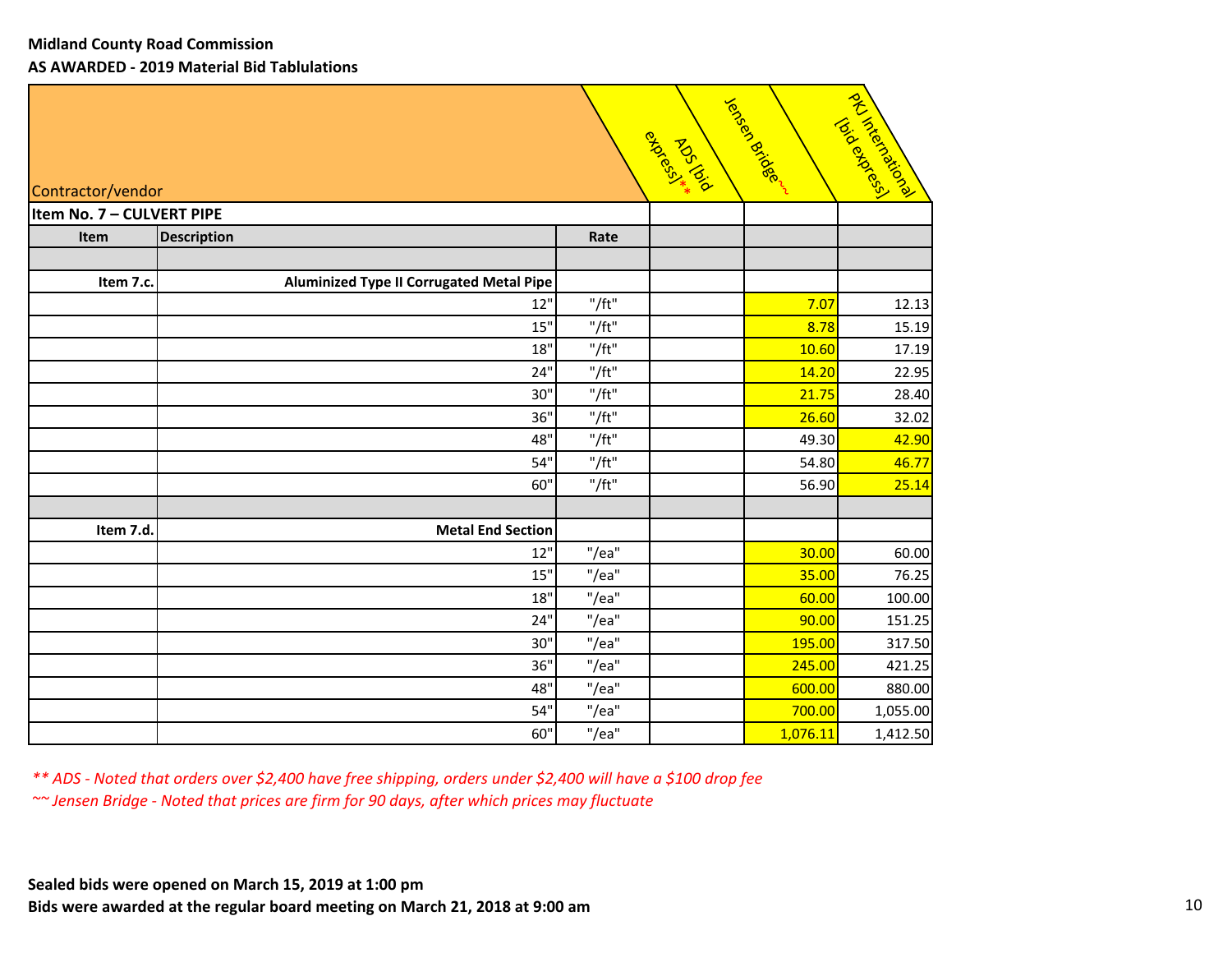| Contractor/vendor |                                                  |        | Set in Stone |
|-------------------|--------------------------------------------------|--------|--------------|
|                   | Item No. 8 - PRECAST CONCRETE DECK PANELS SYSTEM |        |              |
| <b>Item</b>       | <b>Description</b>                               | Rate   |              |
|                   | Precast Concrete Deck Panel System, 30' long     | "Isum" | 56,750.00    |
|                   | Precast Concrete Deck Panel System, 36' long     | "Isum" | 65,700.00    |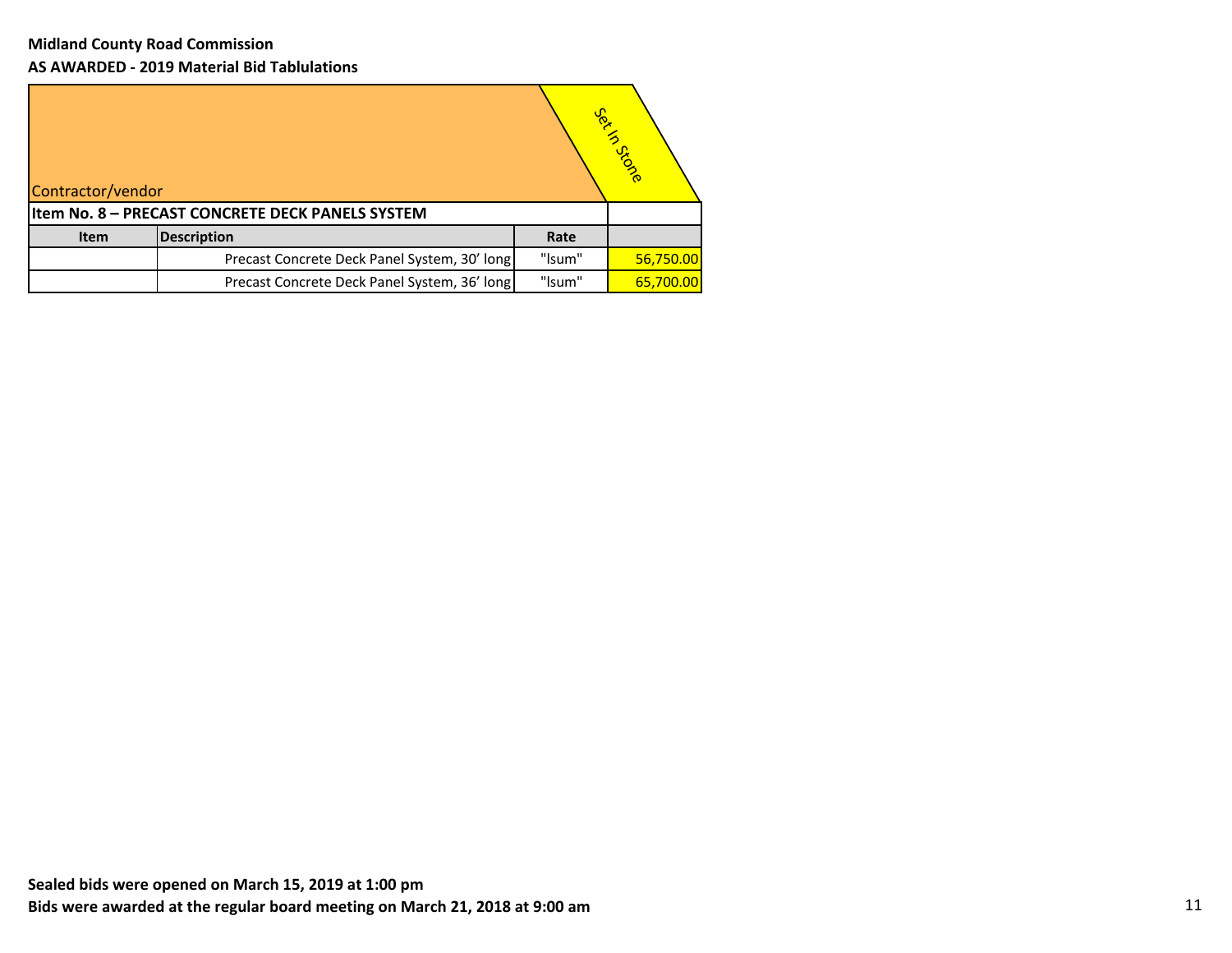| Contractor/vendor          |                    |        | Reck River | Courisement |
|----------------------------|--------------------|--------|------------|-------------|
| Item No. 9 - PULVERIZATION |                    |        |            |             |
| Item                       | <b>Description</b> | Rate   |            |             |
| Item 9.1                   | Up to 8" depth     |        |            |             |
|                            |                    | "/hr"  | 600.00     | 750.00      |
|                            |                    | "/syd" | 0.54       | 1.07        |
| Item 9.2                   | Up to 12" depth    |        |            |             |
|                            |                    | "/hr"  | 600.00     | 750.00      |
|                            |                    | "/syd" | 1.00       | 1.29        |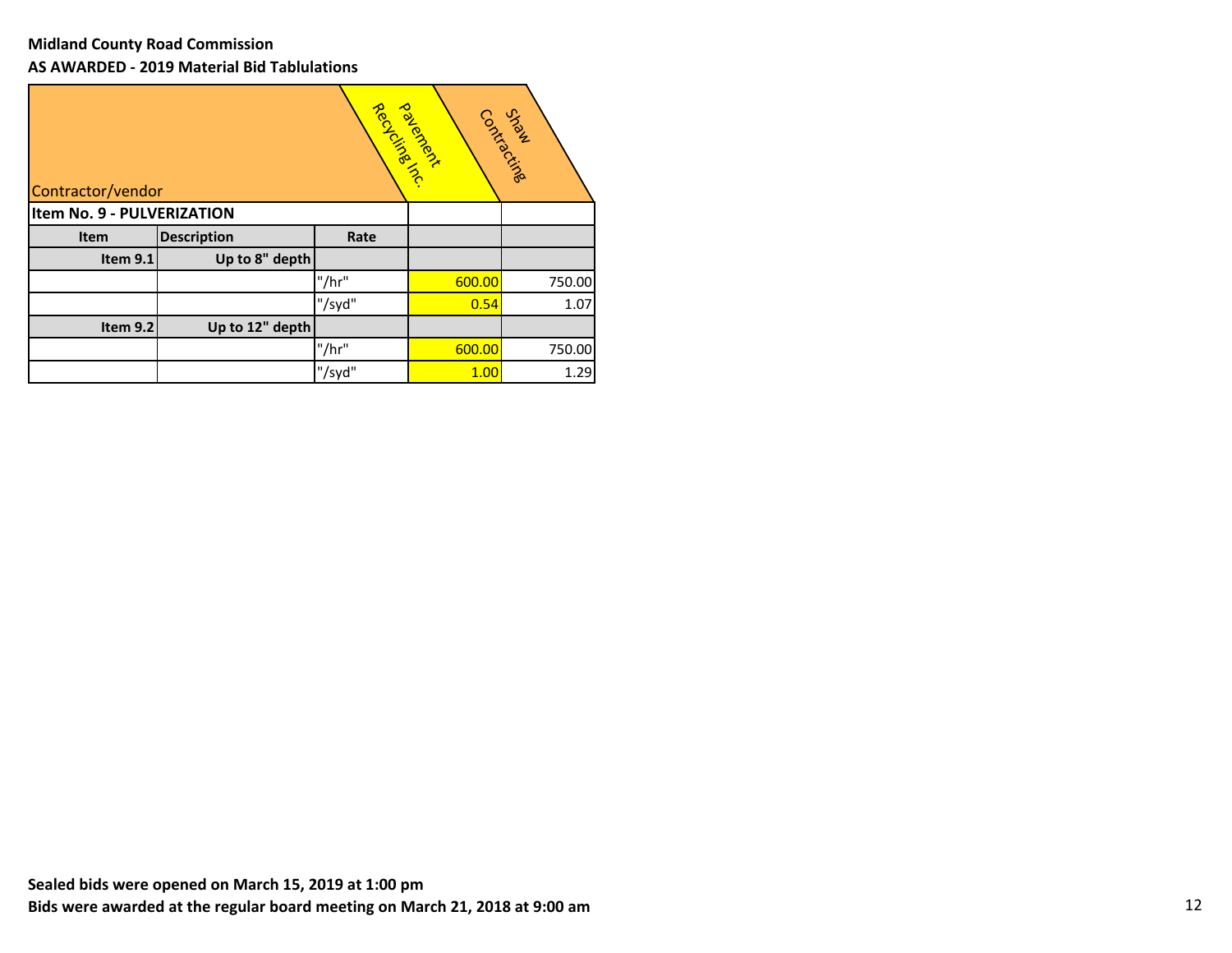| Buyicoupses Abricans<br><b>With Stocks</b><br>Triansportal<br><b>Podosis Library</b><br>rational isot<br>Tricidation<br>Contractor/vendor |                       |        |       |       |              |       |       |
|-------------------------------------------------------------------------------------------------------------------------------------------|-----------------------|--------|-------|-------|--------------|-------|-------|
| Item No. 10 - RIP RAP                                                                                                                     |                       |        |       |       |              |       |       |
| Item                                                                                                                                      | <b>Description</b>    | Rate   |       |       |              |       |       |
|                                                                                                                                           | <b>Rip Rap, Plain</b> |        |       |       |              |       |       |
|                                                                                                                                           | Sanford Garage        | "/ton" | 39.25 | 45.40 | 33.00        | 34.33 |       |
|                                                                                                                                           | Clay Pit              | "/ton" | 39.25 | 45.40 | 33.50        | 35.91 |       |
|                                                                                                                                           | Ingersoll Garage      | "/ton" | 39.25 | 43.97 | 34.75        | 37.16 |       |
|                                                                                                                                           | Jasper Garage         | "/ton" | 40.75 | 47.55 | 36.00        | 37.97 |       |
|                                                                                                                                           | <b>Rip Rap, Heavy</b> |        |       |       |              |       |       |
|                                                                                                                                           | Sanford Garage        | "/ton" | 44.25 | 50.60 | 39.00        | 40.06 |       |
|                                                                                                                                           | Clay Pit              | "/ton" | 44.25 | 50.60 | <b>39.50</b> | 41.62 |       |
|                                                                                                                                           | Ingersoll Garage      | "/ton" | 44.25 | 49.17 | 40.75        | 42.88 |       |
|                                                                                                                                           | Jasper Garage         | "/ton" | 45.75 | 52.75 | 42.00        | 43.71 |       |
|                                                                                                                                           | 3" x 5" Rip Rap       |        |       |       |              |       |       |
|                                                                                                                                           | Sanford Garage        | "/ton" |       | 29.82 |              |       | 26.40 |
|                                                                                                                                           | Clay Pit              | "/ton" |       | 30.25 |              |       | 26.40 |
|                                                                                                                                           | Ingersoll Garage      | "/ton" |       | 29.99 |              |       | 26.40 |
|                                                                                                                                           | Jasper Garage         | "/ton" |       | 31.90 |              |       | 26.65 |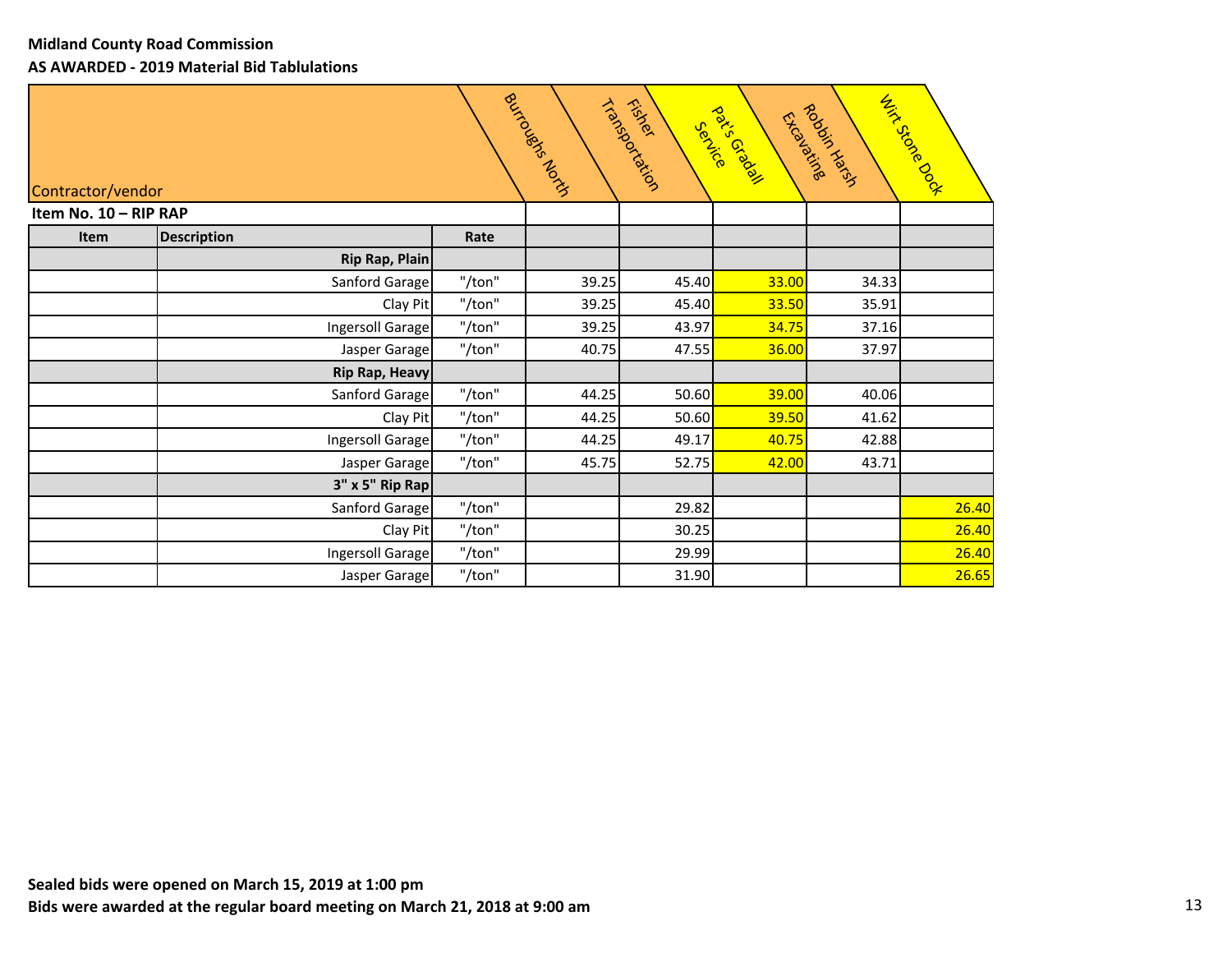| Contractor/vendor            |                           |        | Richards Richard Richard | Triansportal<br>Eisler | Store available<br>Specification | Hirtstoke Book |
|------------------------------|---------------------------|--------|--------------------------|------------------------|----------------------------------|----------------|
| Item No. 11 - SEALCOAT STONE |                           |        |                          |                        |                                  |                |
| Item                         | <b>Description</b>        | Rate   |                          |                        |                                  |                |
|                              | 29A 50/50 Trap/Lime Blend |        |                          |                        |                                  |                |
|                              | Sanford Garage            | "/ton" | 29.65                    |                        |                                  | 30.88          |
|                              | Clay Pit                  | "/ton" | 29.65                    |                        |                                  | 30.88          |
|                              | Ingersoll Garage          | "/ton" | 29.15                    |                        |                                  | 30.63          |
|                              | Jasper Garage             | "/ton" | 29.90                    |                        |                                  | 31.13          |
|                              | Pickup at Terminal        | "/ton" | 24.15                    |                        |                                  | 25.38          |
|                              | 29A Limestone             |        |                          |                        |                                  |                |
|                              | Sanford Garage            | "/ton" | 22.95                    | 22.53                  | 21.49                            | 23.50          |
|                              | Clay Pit                  | "/ton" | 22.95                    | 22.95                  | 21.89                            | 23.50          |
|                              | Ingersoll Garage          | "/ton" | 22.75                    | 22.69                  | 21.49                            | 23.25          |
|                              | Jasper Garage             | "/ton" | 23.50                    | 24.55                  | 22.99                            | 23.75          |
|                              | Pickup at Terminal        | "/ton" | 17.50                    |                        | 16.25                            | 18.00          |
|                              | H1 Stone                  |        |                          |                        |                                  |                |
|                              | Sanford Garage            | "/ton" |                          | 23.73                  |                                  |                |
|                              | Clay Pit                  | "/ton" |                          | 24.25                  |                                  |                |
|                              | Ingersoll Garage          | "/ton" |                          | 23.93                  |                                  |                |
|                              | Jasper Garage             | "/ton" |                          | 26.25                  |                                  |                |
|                              | Pickup at Terminal        | "/ton" |                          |                        |                                  |                |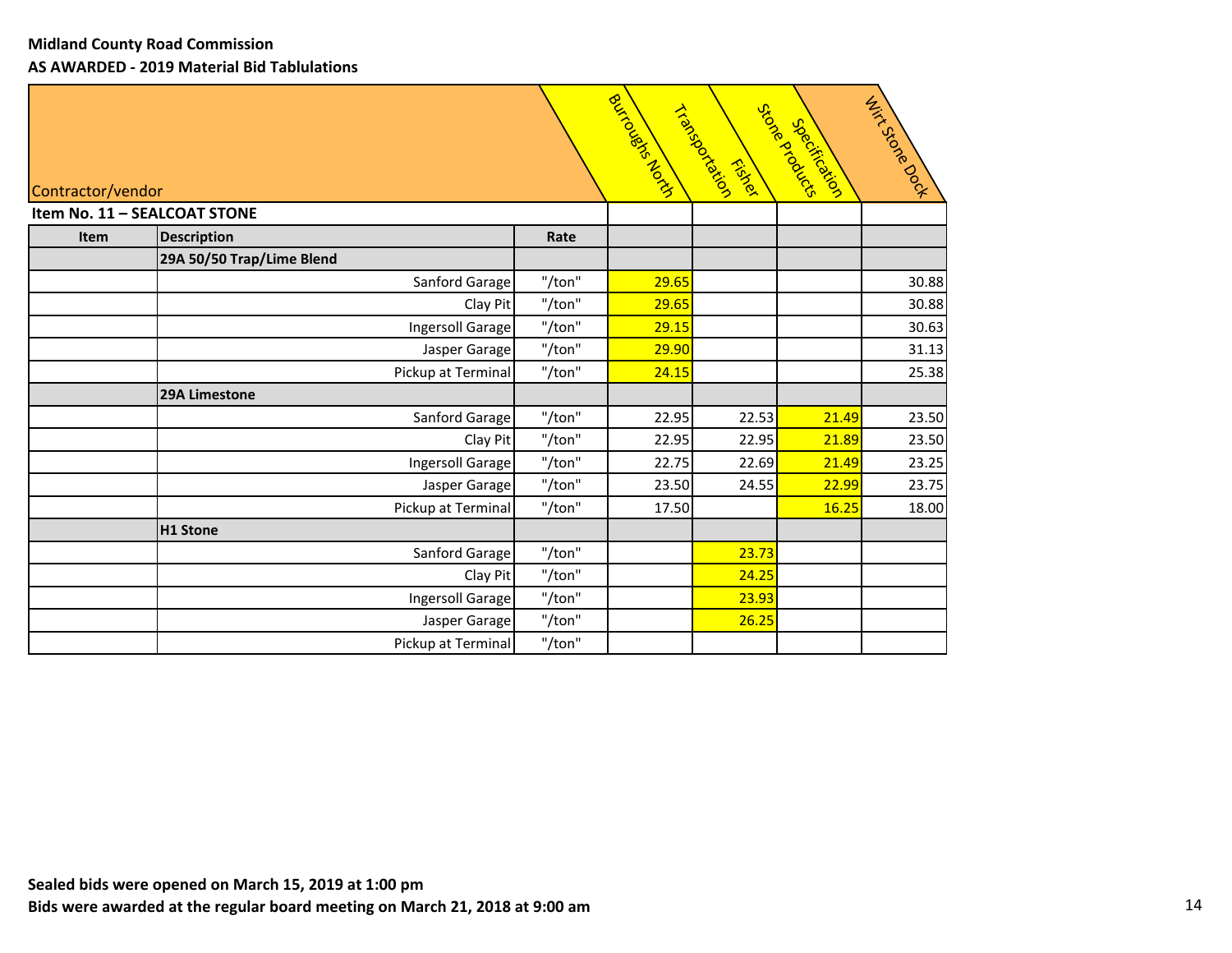| Julion Rep Rep Rep<br>Dorings Sign<br>and Scylister **<br>Saken<br>Contractor/vendor |                               |         |       |        |        |  |  |
|--------------------------------------------------------------------------------------|-------------------------------|---------|-------|--------|--------|--|--|
|                                                                                      | Item No. 12 - Signs and Posts |         |       |        |        |  |  |
| Item                                                                                 | <b>Description</b>            |         | Rate  |        |        |  |  |
|                                                                                      | <b>WARNING SIGNS</b>          |         |       |        |        |  |  |
|                                                                                      | $W1-2L$                       | 30"X30" | "/ea" | 29.69  | 30.13  |  |  |
|                                                                                      | $W1-2L$                       | 36"X36" | "/ea" | 42.75  | 43.38  |  |  |
|                                                                                      | $W1-2R$                       | 30"X30" | "/ea" | 29.69  | 30.13  |  |  |
|                                                                                      | $W1-2R$                       | 36"X36" | "/ea" | 42.75  | 43.38  |  |  |
|                                                                                      | $W1-3L$                       | 30"X30" | "/ea" | 29.69  | 30.13  |  |  |
|                                                                                      | $W1-3L$                       | 36"X36" | "/ea" | 42.75  | 43.38  |  |  |
|                                                                                      | $W1-3R$                       | 30"X30" | "/ea" | 29.69  | 30.13  |  |  |
|                                                                                      | $W1-3R$                       | 36"X36" | "/ea" | 42.75  | 43.38  |  |  |
|                                                                                      | $W1-5L$                       | 30"X30" | "/ea" | 29.69  | 30.13  |  |  |
|                                                                                      | $W1-5L$                       | 36"X36" | "/ea" | 42.75  | 43.38  |  |  |
|                                                                                      | $W1-5R$                       | 30"X30" | "/ea" | 29.69  | 30.13  |  |  |
|                                                                                      | $W1-5R$                       | 36"X36" | "/ea" | 42.75  | 43.38  |  |  |
|                                                                                      | $W1-6$                        | 48"X24" | "/ea" | 38.00  | 38.56  |  |  |
|                                                                                      | $W1-6$                        | 60"X30" | "/ea" | 59.38  | 60.25  |  |  |
|                                                                                      | $W1-6$                        | 96"X48" | "/ea" | 195.10 | 154.24 |  |  |
|                                                                                      | $W1-7$                        | 48"X24" | "/ea" | 38.00  | 38.56  |  |  |
|                                                                                      | $W1-7$                        | 60"X30" | "/ea" | 59.38  | 60.25  |  |  |
|                                                                                      | $W1-7$                        | 96"X48" | "/ea" | 195.10 | 60.25  |  |  |
|                                                                                      | $W1-8$                        | 12"X18" | "/ea" | 7.13   | 7.33   |  |  |
|                                                                                      | $W1-8$                        | 18"X24" | "/ea" | 14.25  | 14.46  |  |  |
|                                                                                      | $W1-8$                        | 24"X30" | "/ea" | 23.75  | 24.10  |  |  |
|                                                                                      | W1-10R                        | 30"X30" | "/ea" | 29.69  | 30.13  |  |  |
|                                                                                      | W1-10R                        | 36"X36" | "/ea" | 42.75  | 43.38  |  |  |
|                                                                                      | W1-10L                        | 30"X30" | "/ea" | 29.69  | 30.13  |  |  |
|                                                                                      | W1-10L                        | 36"X36" | "/ea" | 42.75  | 43.38  |  |  |
|                                                                                      | $W3-1$                        | 30"X30" | "/ea" | 29.69  | 30.21  |  |  |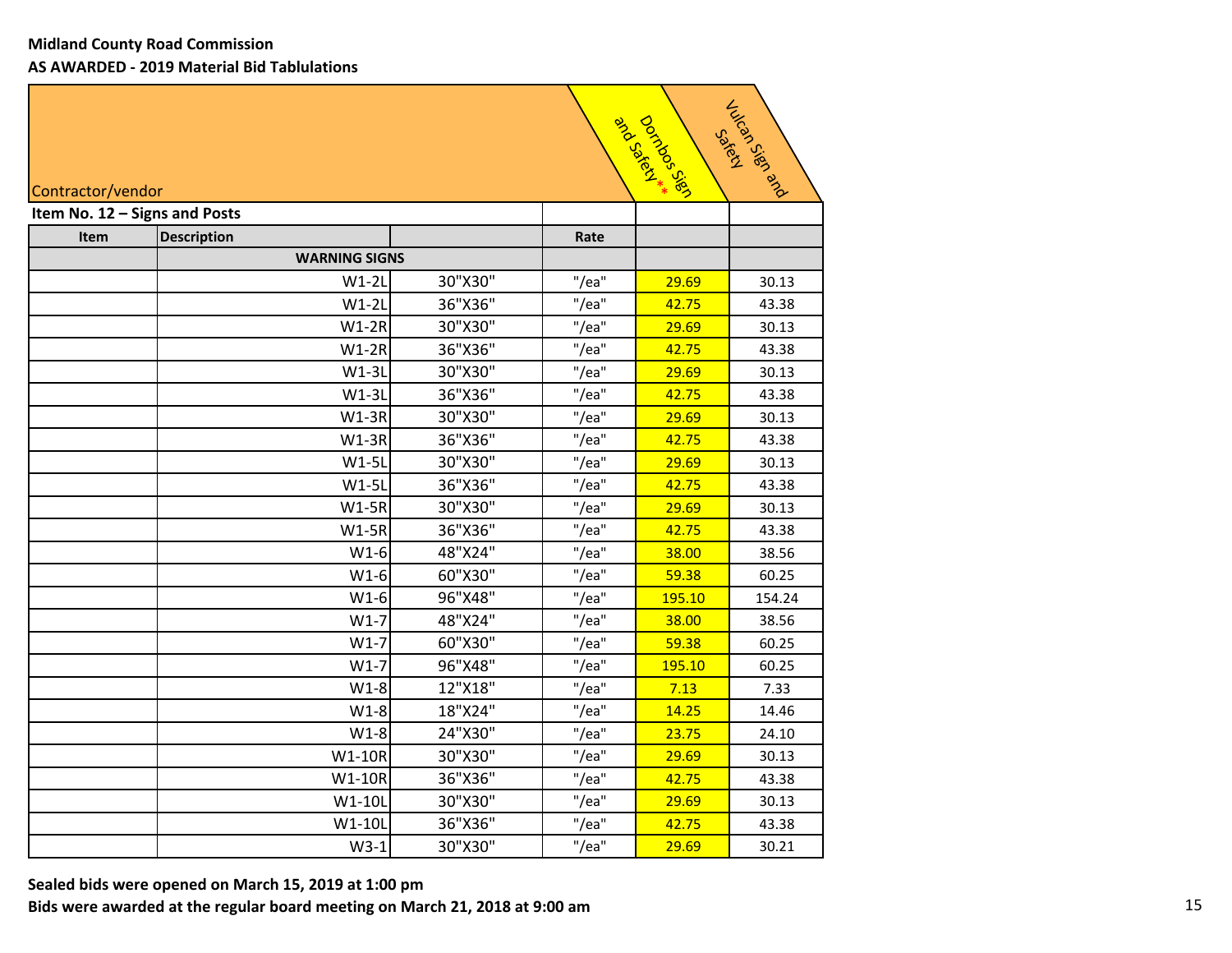| Julian Report<br>Doringos Sign<br>and Scyleim<br>Sakery<br>Contractor/vendor |                               |         |               |       |       |  |  |
|------------------------------------------------------------------------------|-------------------------------|---------|---------------|-------|-------|--|--|
|                                                                              | Item No. 12 - Signs and Posts |         |               |       |       |  |  |
| Item                                                                         | <b>Description</b><br>$W3-1$  | 36"X36" | Rate<br>"/ea" | 42.75 | 43.09 |  |  |
|                                                                              | $W3-1A$                       | 30"X30" | "/ea"         | 29.69 | 30.13 |  |  |
|                                                                              | $W3-1A$                       | 36"X36" | "/ea"         | 42.75 | 43.38 |  |  |
|                                                                              | $W3-1P$                       | 24"X18" | "/ea"         | 14.25 | 14.46 |  |  |
|                                                                              | $W3-1P$                       | 30"X24" | "/ea"         | 23.75 | 24.10 |  |  |
|                                                                              | $W3-2$                        | 30"X30" | "/ea"         | 29.69 | 30.21 |  |  |
|                                                                              | $W3-2$                        | 36"X36" | "/ea"         | 42.75 | 43.09 |  |  |
|                                                                              | $W3-2A$                       | 30"X30" | "/ea"         | 32.37 | 30.13 |  |  |
|                                                                              | $W3-2A$                       | 36"X36" | "/ea"         | 46.53 | 43.38 |  |  |
|                                                                              | <b>W3-2P</b>                  | 24"X18" | "/ea"         | 14.25 | 14.46 |  |  |
|                                                                              | <b>W3-2P</b>                  | 30"X24" | "/ea"         | 23.75 | 24.10 |  |  |
|                                                                              | $W3-3$                        | 30"X30" | "/ea"         | 32.37 | 30.70 |  |  |
|                                                                              | $W3-3$                        | 36"X36" | "/ea"         | 46.53 | 43.58 |  |  |
|                                                                              | $W3-3A$                       | 30"X30" | "/ea"         | 29.69 | 30.13 |  |  |
|                                                                              | $W3-3A$                       | 36"X36" | "/ea"         | 42.75 | 43.38 |  |  |
|                                                                              | $W3-5$                        | 30"X30" | "/ea"         | 32.37 | 30.49 |  |  |
|                                                                              | $W3-5$                        | 36"X36" | "/ea"         | 46.53 | 43.69 |  |  |
|                                                                              | $W4-2L$                       | 30"X30" | "/ea"         | 29.69 | 30.13 |  |  |
|                                                                              | $W4-2L$                       | 36"X36" | "/ea"         | 42.75 | 43.38 |  |  |
|                                                                              | $W4-2R$                       | 30"X30" | "/ea"         | 29.69 | 30.13 |  |  |
|                                                                              | $W4-2R$                       | 36"X36" | "/ea"         | 42.75 | 43.38 |  |  |
|                                                                              | $W5-3$                        | 30"X30" | "/ea"         | 29.69 | 30.13 |  |  |
|                                                                              | $W5-3$                        | 36"X36" | "/ea"         | 42.75 | 43.38 |  |  |
|                                                                              | $W7-1$                        | 30"X30" | "/ea"         | 29.69 | 30.13 |  |  |
|                                                                              | $W7-1$                        | 36"X36" | "/ea"         | 42.75 | 43.38 |  |  |
|                                                                              | $W8-1$                        | 30"X30" | "/ea"         | 29.69 | 30.13 |  |  |
|                                                                              | $W8-1$                        | 36"X36" | "/ea"         | 42.75 | 43.38 |  |  |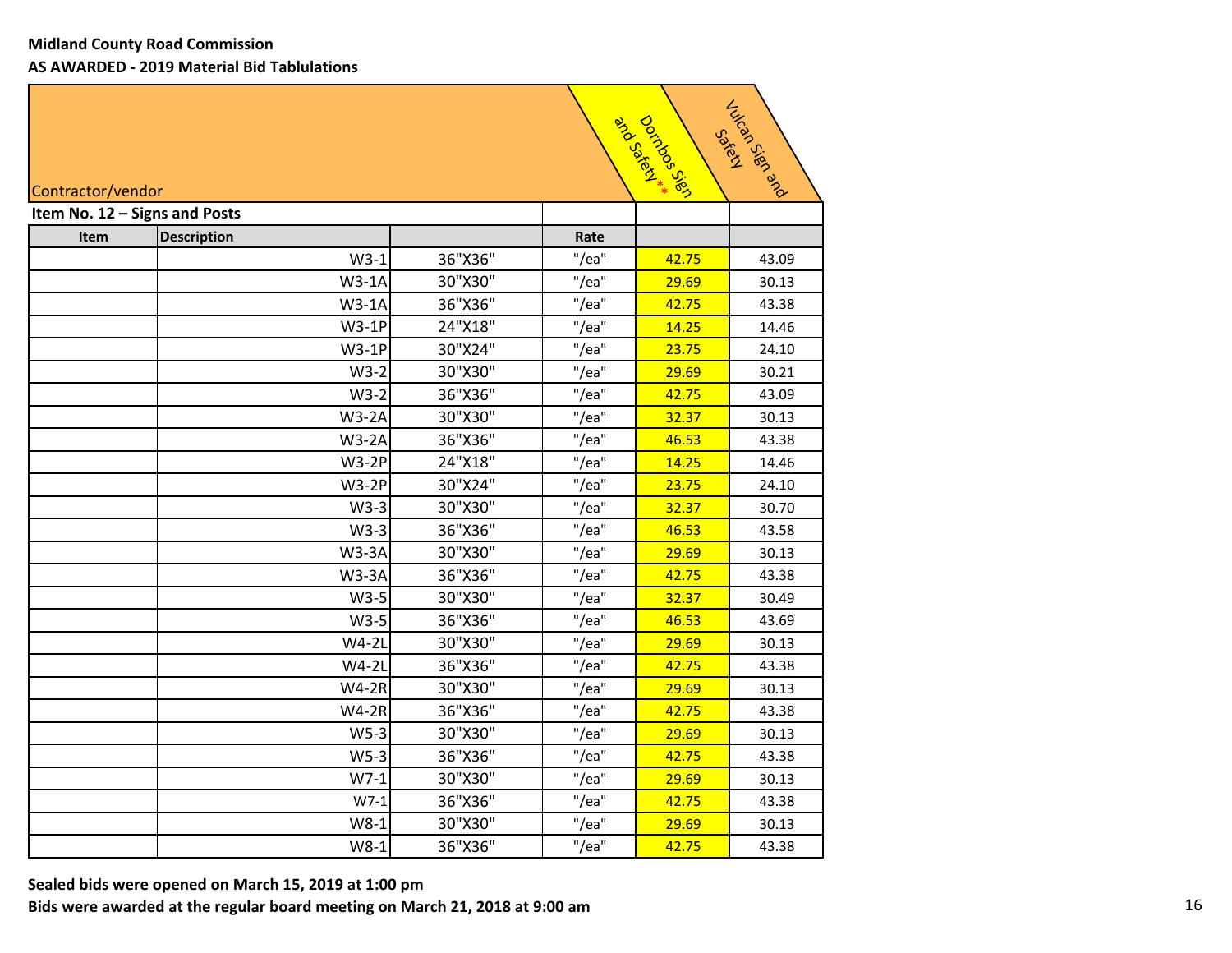| July 03/67 och<br>Docivoos<br>and Scotland<br><b>SakeM</b><br>Contractor/vendor |                               |         |       |       |       |  |  |
|---------------------------------------------------------------------------------|-------------------------------|---------|-------|-------|-------|--|--|
|                                                                                 | Item No. 12 - Signs and Posts |         |       |       |       |  |  |
| Item                                                                            | <b>Description</b>            |         | Rate  |       |       |  |  |
|                                                                                 | $W8-2$                        | 30"X30" | "/ea" | 29.69 | 30.13 |  |  |
|                                                                                 | $W8-2$                        | 36"X36" | "/ea" | 42.75 | 43.38 |  |  |
|                                                                                 | $W8-3$                        | 30"X30" | "/ea" | 29.69 | 30.13 |  |  |
|                                                                                 | W8-3                          | 36"X36" | "/ea" | 42.75 | 43.38 |  |  |
|                                                                                 | W8-4                          | 30"X30" | "/ea" | 29.69 | 30.13 |  |  |
|                                                                                 | W8-4                          | 36"X36" | "/ea" | 42.75 | 43.38 |  |  |
|                                                                                 | W8-5                          | 30"X30" | "/ea" | 29.69 | 30.13 |  |  |
|                                                                                 | W8-5                          | 36"X36" | "/ea" | 42.75 | 43.38 |  |  |
|                                                                                 | W8-6                          | 30"X30" | "/ea" | 29.69 | 30.13 |  |  |
|                                                                                 | W8-6                          | 36"X36" | "/ea" | 42.75 | 43.38 |  |  |
|                                                                                 | W8-7                          | 30"X30" | "/ea" | 29.69 | 30.13 |  |  |
|                                                                                 | W8-7                          | 36"X36" | "/ea" | 42.75 | 43.38 |  |  |
|                                                                                 | W8-8                          | 30"X30" | "/ea" | 29.69 | 30.13 |  |  |
|                                                                                 | W8-8                          | 36"X36" | "/ea" | 42.75 | 43.38 |  |  |
|                                                                                 | W8-9                          | 30"X30" | "/ea" | 29.69 | 30.13 |  |  |
|                                                                                 | W8-9                          | 36"X36" | "/ea" | 42.75 | 43.38 |  |  |
|                                                                                 | W8-13                         | 30"X30" | "/ea" | 29.69 | 30.13 |  |  |
|                                                                                 | W8-13                         | 36"X36" | "/ea" | 42.75 | 43.38 |  |  |
|                                                                                 | W8-17                         | 30"X30" | "/ea" | 29.69 | 30.13 |  |  |
|                                                                                 | W8-17                         | 36"X36" | "/ea" | 42.75 | 43.38 |  |  |
|                                                                                 | W9-1L                         | 30"X30" | "/ea" | 29.69 | 30.13 |  |  |
|                                                                                 | W9-1L                         | 36"X36" | "/ea" | 42.75 | 43.38 |  |  |
|                                                                                 | W9-1R                         | 30"X30" | "/ea" | 29.69 | 30.13 |  |  |
|                                                                                 | W9-1R                         | 36"X36" | "/ea" | 42.75 | 43.38 |  |  |
|                                                                                 | W9-2L                         | 30"X30" | "/ea" | 29.69 | 30.13 |  |  |
|                                                                                 | W9-2L                         | 36"X36" | "/ea" | 42.75 | 43.38 |  |  |
|                                                                                 | <b>W9-2R</b>                  | 30"X30" | "/ea" | 29.69 | 30.13 |  |  |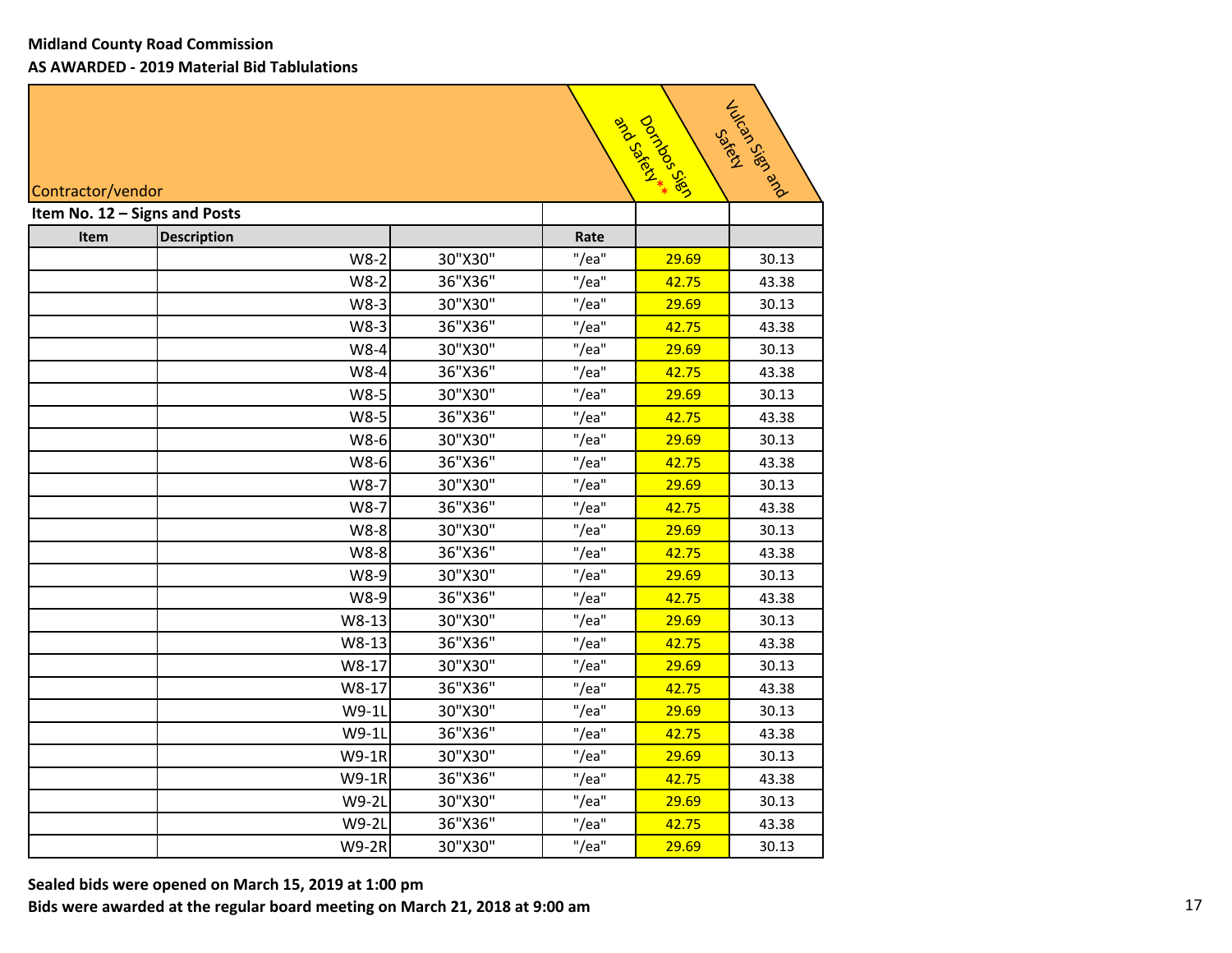|      | Jack Jack<br>Doctors 3982<br>art Arayaco<br>Satis<br>Contractor/vendor |         |       |       |       |  |  |  |
|------|------------------------------------------------------------------------|---------|-------|-------|-------|--|--|--|
|      | Item No. 12 - Signs and Posts                                          |         |       |       |       |  |  |  |
| Item | <b>Description</b>                                                     |         | Rate  |       |       |  |  |  |
|      | <b>W9-2R</b>                                                           | 36"X36" | "/ea" | 42.75 | 43.38 |  |  |  |
|      | $W11-2$                                                                | 30"X30" | "/ea" | 29.69 | 30.13 |  |  |  |
|      | $W11-2$                                                                | 36"X36" | "/ea" | 42.75 | 43.38 |  |  |  |
|      | W11-2P                                                                 | 24"X18" | "/ea" | 14.25 | 14.46 |  |  |  |
|      | W11-2P                                                                 | 30"X24" | "/ea" | 23.75 | 24.10 |  |  |  |
|      | $W11-3$                                                                | 30"X30" | "/ea" | 29.69 | 30.13 |  |  |  |
|      | $W11-3$                                                                | 36"X36" | "/ea" | 42.75 | 43.38 |  |  |  |
|      | $W13-1$                                                                | 18"x18" | "/ea" | 10.69 | 11.26 |  |  |  |
|      | $W13-1$                                                                | 24"X24" | "/ea" | 19.00 | 19.28 |  |  |  |
|      | $W14-1$                                                                | 30"X30" | "/ea" | 29.69 | 30.13 |  |  |  |
|      | $W14-1$                                                                | 36"X36" | "/ea" | 42.75 | 43.38 |  |  |  |
|      | $W14-2$                                                                | 30"X30" | "/ea" | 29.69 | 30.13 |  |  |  |
|      | 1W14-2                                                                 | 36"X36" | "/ea" | 42.75 | 43.38 |  |  |  |
|      | $W14-3$                                                                | 48"X48" | "/ea" | 28.50 | 37.99 |  |  |  |
|      | <b>W8-6A</b>                                                           | 30"X30" | "/ea" | 29.69 | 30.13 |  |  |  |
|      | <b>W8-6A</b>                                                           | 36"X36" | "/ea" | 42.75 | 43.38 |  |  |  |
|      | OM3-L                                                                  | 18"X24" | "/ea" | 14.25 | 14.46 |  |  |  |
|      | OM3-R                                                                  | 18"X24" | "/ea" | 14.25 | 14.46 |  |  |  |
|      | OM3-C                                                                  | 18"X24" | "/ea" | 14.25 | 14.46 |  |  |  |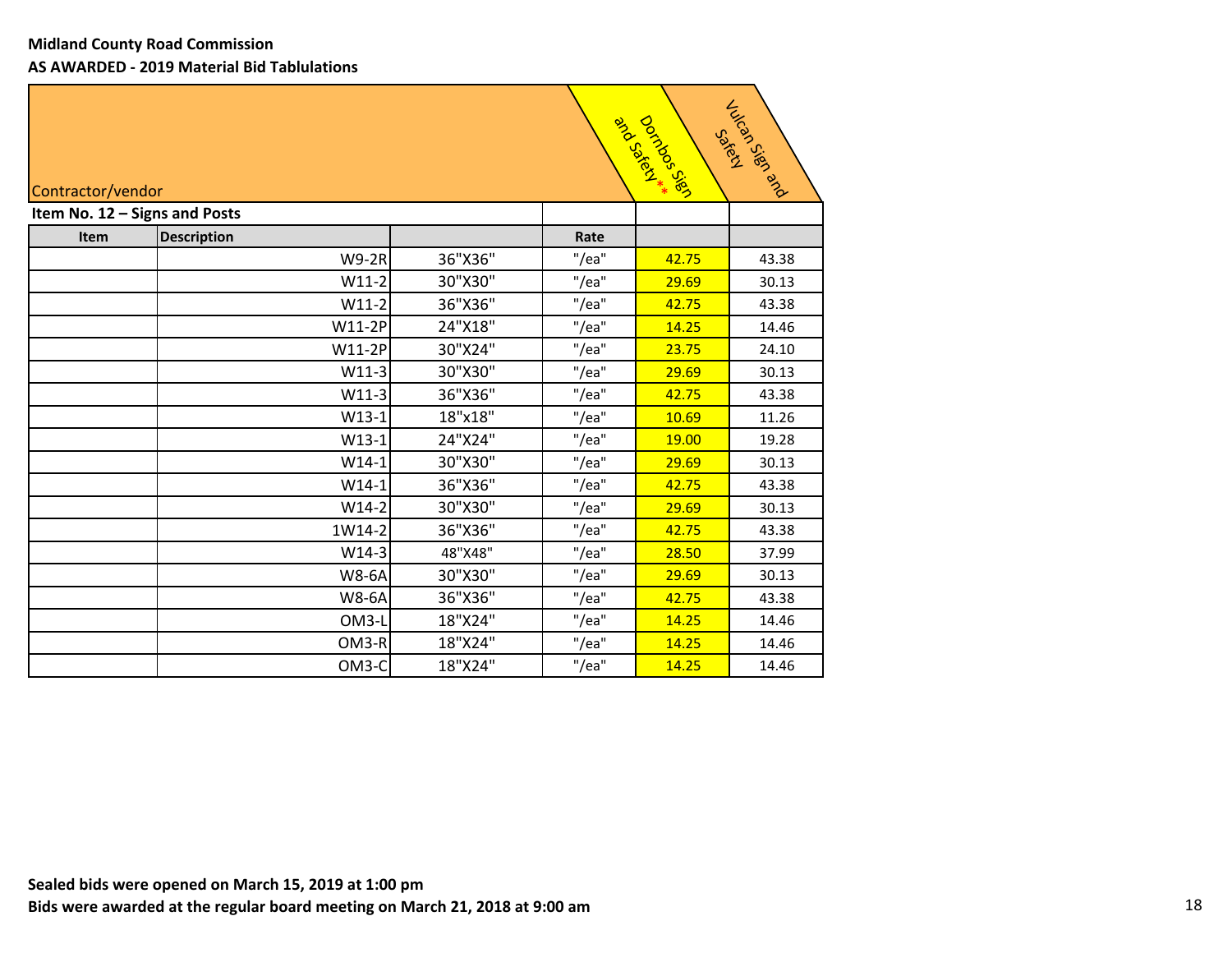| Julion Rep Rep Brd<br>Dorings 3.88<br>and Scyled **<br><b>SakeM</b><br>Contractor/vendor |                               |         |       |       |       |  |  |
|------------------------------------------------------------------------------------------|-------------------------------|---------|-------|-------|-------|--|--|
|                                                                                          | Item No. 12 - Signs and Posts |         |       |       |       |  |  |
| Item                                                                                     | <b>Description</b>            |         | Rate  |       |       |  |  |
|                                                                                          | <b>REGULATORY SIGNS</b>       |         |       |       |       |  |  |
|                                                                                          | $R1-1$                        | 30"X30" | "/ea" | 28.45 | 29.48 |  |  |
|                                                                                          | $R1-1$                        | 36"X36" | "/ea" | 40.15 | 42.43 |  |  |
|                                                                                          | $R1-2$                        | 36"X36" | "/ea" | 21.38 | 21.53 |  |  |
|                                                                                          | $R4-1$                        | 24"X30" | "/ea" | 23.75 | 24.10 |  |  |
|                                                                                          | R4-2                          | 24"X30" | "/ea" | 23.75 | 24.10 |  |  |
|                                                                                          | $R5-1$                        | 24"X24" | "/ea" | 19.00 | 19.28 |  |  |
|                                                                                          | $R5-1$                        | 30"X30" | "/ea" | 29.69 | 30.13 |  |  |
|                                                                                          | <b>R5-1A</b>                  | 30"X18" | "/ea" | 17.81 | 18.08 |  |  |
|                                                                                          | <b>R5-1A</b>                  | 36"X24" | "/ea" | 28.50 | 28.92 |  |  |
|                                                                                          | <b>R6-1R</b>                  | 36"X12" | "/ea" | 14.25 | 14.46 |  |  |
|                                                                                          | R6-1L                         | 36"X12" | "/ea" | 14.25 | 14.46 |  |  |
|                                                                                          | R11-12                        | 48"X30" | "/ea" | 47.50 | 49.93 |  |  |
|                                                                                          | R12-5                         | 24"X36" | "/ea" | 28.50 | 28.92 |  |  |
|                                                                                          | R14-1                         | 24"X18" | "/ea" | 14.25 | 14.46 |  |  |
|                                                                                          | R14-4                         | 60"X30" | "/ea" | 59.38 | 62.90 |  |  |
|                                                                                          | R7-9                          | 12"X18" | "/ea" | 7.13  | 7.33  |  |  |
|                                                                                          | <b>SCHOOL ZONE SIGNS</b>      |         |       |       |       |  |  |
|                                                                                          | $S-1$                         | 30"X30" | "/ea" | 37.02 | 39.25 |  |  |
|                                                                                          | $S-1$                         | 36"X36" | "/ea" | 53.27 | 56.51 |  |  |
|                                                                                          | $S2-1$                        | 30"X30" | "/ea" | 37.02 | 39.25 |  |  |
|                                                                                          | $S2-1$                        | 36"X36" | "/ea" | 53.27 | 56.51 |  |  |
|                                                                                          | $S3-1$                        | 30"X30" | "/ea" | 38.19 | 41.98 |  |  |
|                                                                                          | $S3-1$                        | 36"X36" | "/ea" | 54.99 | 60.27 |  |  |
|                                                                                          | $S3-2$                        | 30"X30" | "/ea" | 38.19 | 41.56 |  |  |
|                                                                                          | $S3-2$                        | 36"X36" | "/ea" | 54.99 | 59.85 |  |  |
|                                                                                          | $S3-3$                        | 30"X30" | "/ea" | 38.19 | 41.56 |  |  |